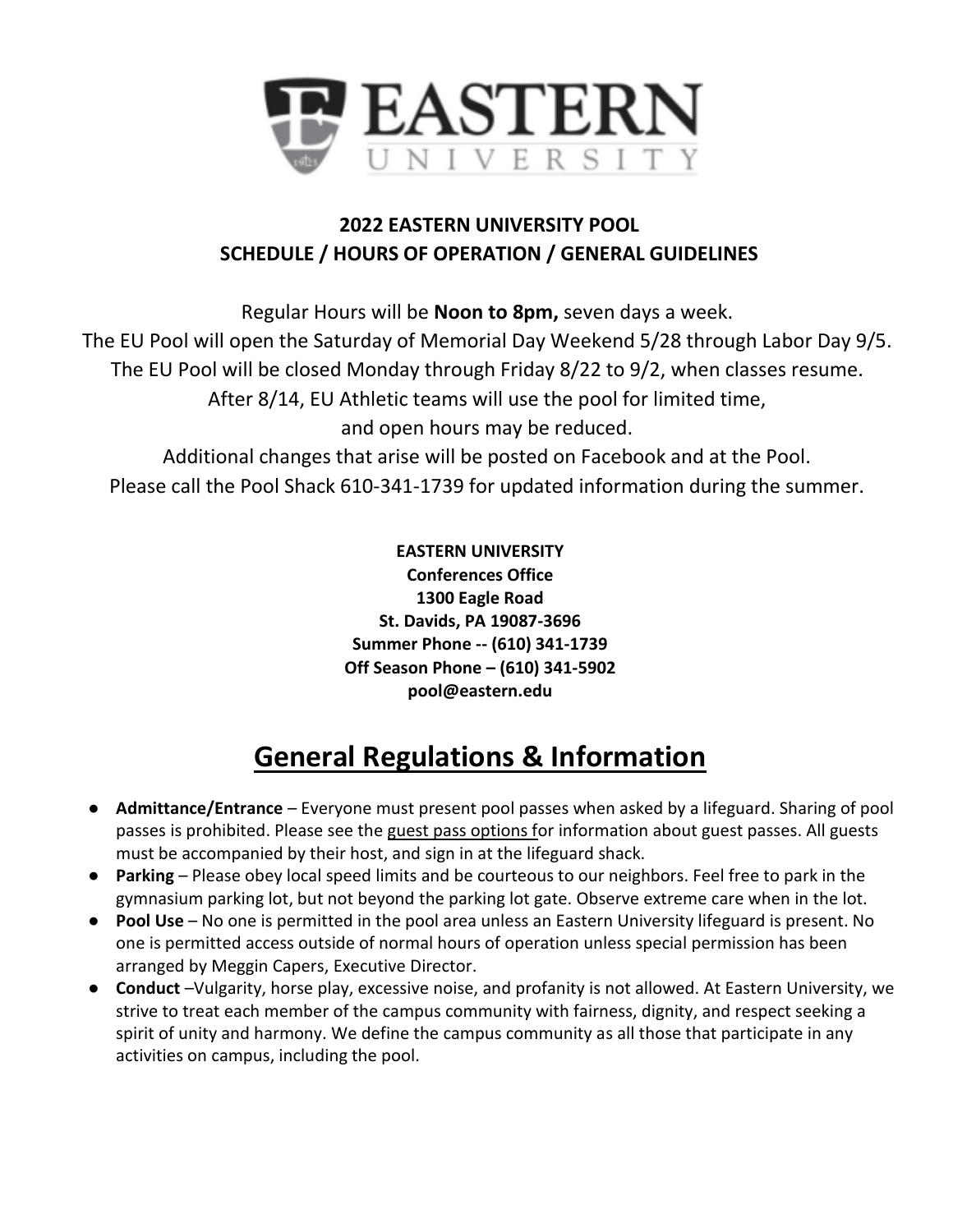- **Emergencies** -- 3 whistle blasts -- exit the pool immediately and follow the direction of the lifeguards. If you or a member of your family requires medical attention, please alert a lifeguard and they will assist you to the best of their ability and call Emergency Services as needed.
- **Bathrooms**  The gymnasium lobby restrooms are available for your use. Be sure to leave them in clean condition. Bathers must furnish their own towels. We request you dress at home, to limit changing in the bathrooms. Please maintain social distancing.
- **Food** Patrons may bring their own snacks and beverages in unbreakable containers. Eating and drinking in the pool and on the cement surrounding the big pool is not permitted. Please keep food in the grass or picnic area. No glass bottles or containers are permitted inside the fence.
- **Inclement Weather**  The pool may close due to inclement weather. The final decision will be made by the Lifeguard on duty. We follow the standard of closing for 30 minutes after hearing thunder. Please call the pool shack for up to date pool status.
- **No Tobacco/No Alcohol Policy**  Eastern University is a tobacco–free campus. Tobacco products are not permitted on Eastern University property. We also request that you refrain from smoking near the adjacent community streets or homes. Eastern University is also an alcohol-free campus. The presence of alcoholic beverages or illegal drugs on Eastern University's premises is absolutely prohibited and will not be tolerated.
- **Prohibited Activities** –Hunting is prohibited on Eastern University Campus. If you would like to fish, please adhere to Eastern's catch-and-release policy.
- **Pets**  Pets are not allowed in the pool area unless accompanying a handicapped individual. Pets are welcome on campus when leashed, but please remember to clean up after them. Please refrain from bringing pets on to the turf fields.
- **Trash**  All trash, papers, cans, etc. must be disposed of in the proper receptacles.
- **Unauthorized Areas**  Pool pass holders and their guests are restricted from certain areas and buildings. These areas include, but are not limited to, gymnasiums, athletic offices, weight room facilities, residence halls, pool shack and pump room. Violation of this rule may result in suspension or loss of pool privileges without refund.
- **Young Children**  Children under the age of 12 must be accompanied by an adult at all times. Eastern. The University is not responsible for children left unattended.
- **Hold Harmless Document** -This document must be signed and returned before accessing the pool. Pool Passes will not be issued until the Hold Harmless form is completed and returned.
- **Baby Pool** for ages 4 and below. On busy days, this will be strictly enforced. The baby pool does have a designated lifeguard, but a parent or guardian must attend children at all times.
- **Flotation Devices** Flotation devices are not allowed in the deep end. Flotation devices may be used in the shallow end at the discretion of lifeguards on duty.
- **Please Walk**  Running on the cement pool deck is not safe.
- **Swimming Test**  Children under the age of 14 will be asked to demonstrate their swimming proficiency before being allowed to swim in the deep end. The test consists of swimming one pool length, shallow to deep end, without assistance or touching sides and bottom. Lifeguards reserve the right to ask any individual, of any age to demonstrate their swimming ability at any time.
- **Safety Incident**  Radnor Township safety policies require a chemical water test to be conducted in the event of a bodily fluid incident. This means that in the event of an "accident," the pool must be closed for up to 24 hours. To help us avoid these preventable closures, please take your children to the restrooms before they begin swimming and please vacate the pool area if they feel ill.
- **Lifeguards**  Please direct all questions to the lifeguards in the pool shack. Please do not distract the lifeguard on the stand.